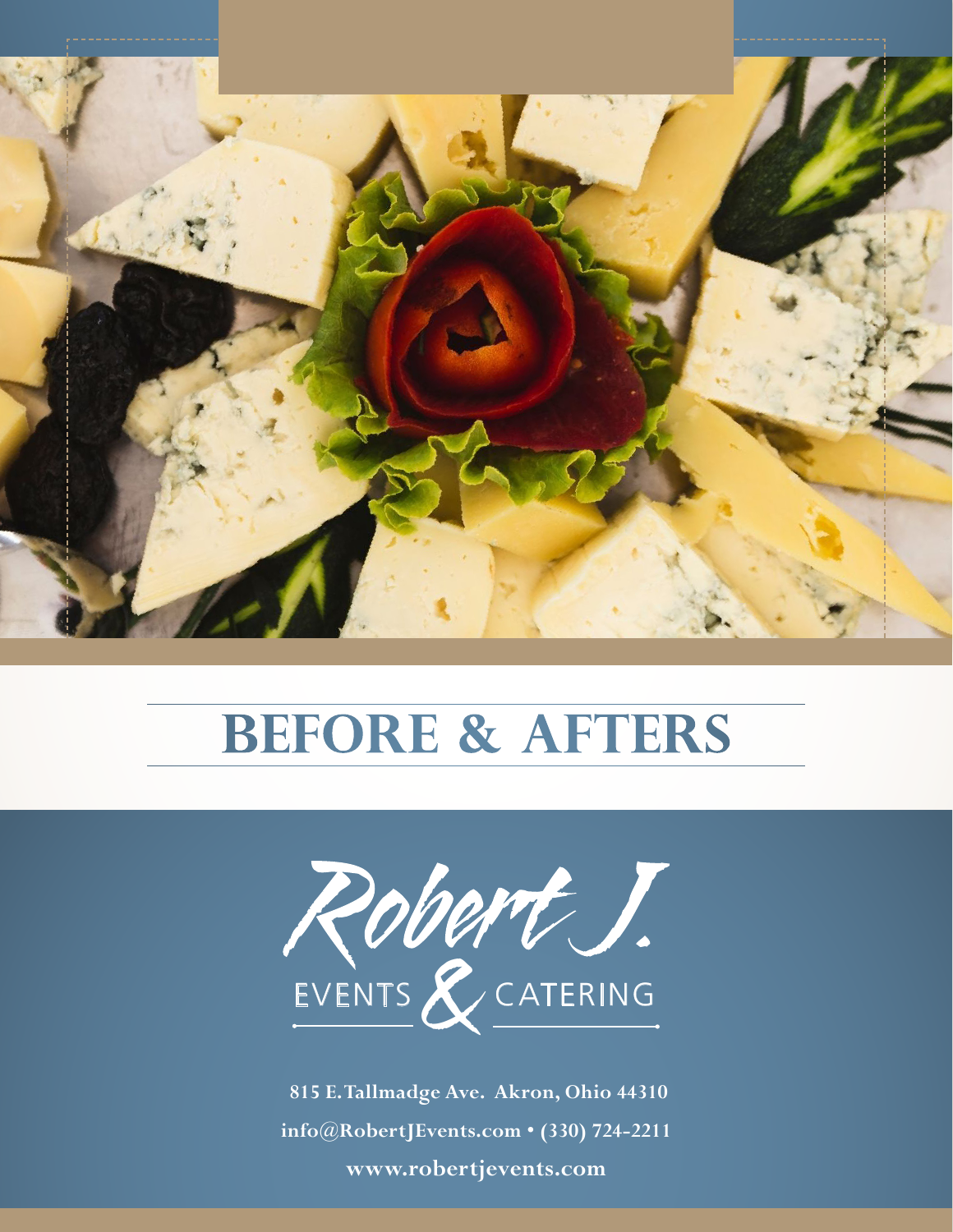

#### **GOURMET PIZZA BITES**

Featuring Asiago & Provolone Cheeses, Pesto, Basil, Fresh Tomatoes, Marinara and Aglio & Olio served on hot granite stones

 *\$4.45 per guest*

#### **RAW BAR**

Raw bar will include Shrimp, Crab Claws, Oysters, Sweet Chili Sauce, Cocktail Sauce, Mustard & Hot Sauce

#### *\$8.95 per guest*

#### **GARDEN PARTY SKEWERS**

An Assortment of Fruits, Vegetables and Cheese Skewers displayed on an Organic Bed of Wheat Grass

*\$5.25 per guest*

#### **CHARCUTTERIE PLATTER**

Assorted Salami, Cheeses, Marinated Vegetables, Olives, and Roasted Red Peppers

*\$11.45 per guest*

*Call for China/Linens Package pricing*

*Call for Dinner Pricing (330) 724-2211*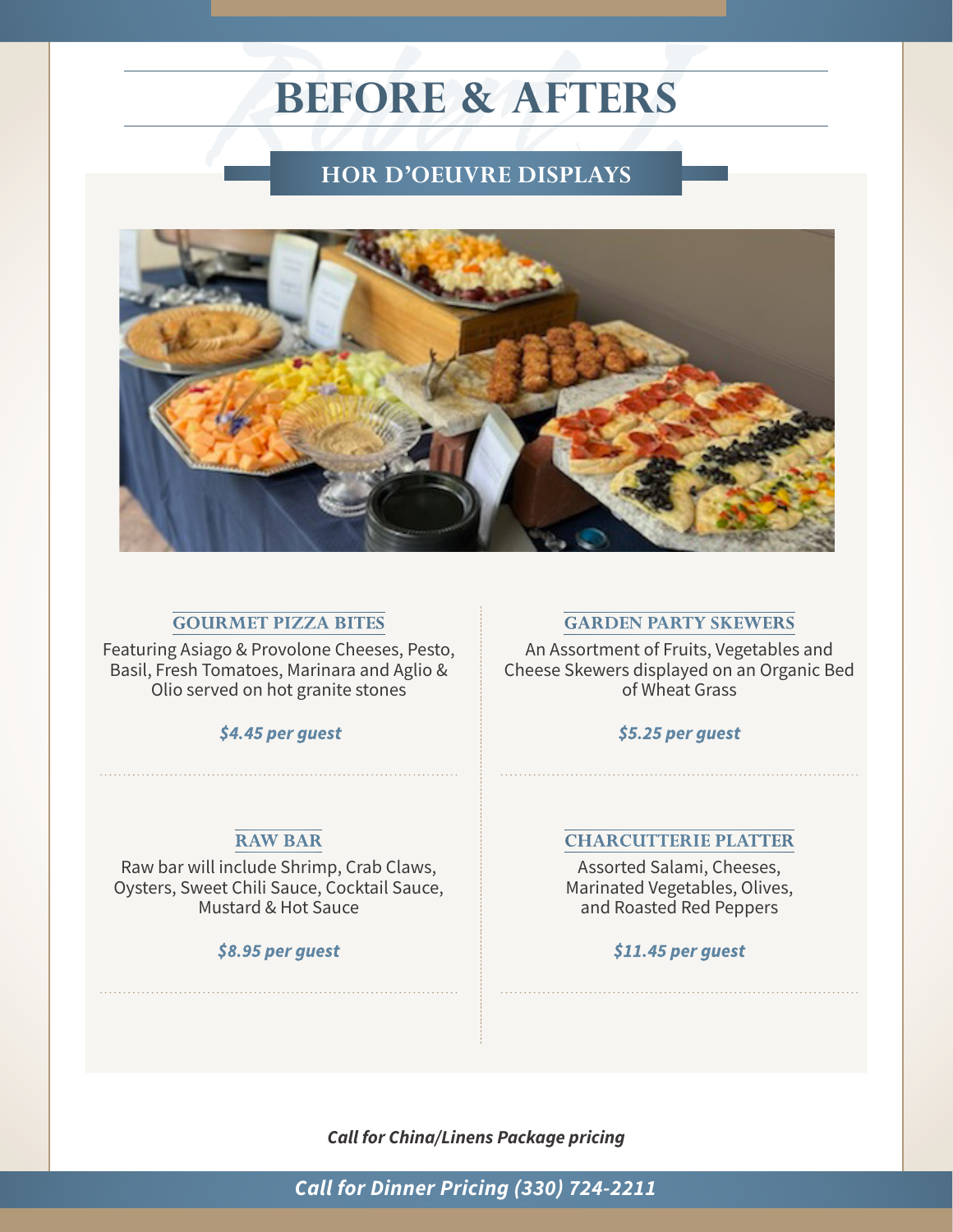# THEMED HOR D'OEUVRE **THEMED HOR D'OEUVRE**

#### **TUSCAN DISPLAY**

**Antipasto Display** With Italian Meats – Salami, Pepperoni, and Capicola;

**Imported Cheeses** and Marinated Salads – Artichoke, Roasted Red Pepper, Olive, Caprese

#### **Mini Gourmet Flat Bread Pizza**

Featuring Asiago & Provolone Cheeses, Pesto, Basil & Fresh Tomato Marinara, and Aglio E Olio – served on hot granite stones

**Pasta Teaser** Tortellini with Marinara Sauce served in a hot soufflé cup

#### **Shrimp Salad Oreganata**

Served in mini Phyllo Cups

#### *\$21.95 per guest*

#### **Add Chef-Manned Pasta Station**

 *(two Pastas, two Sauces, Sautéed Vegetables) \$5.45 per guest*

#### **ASIAN DISPLAY**

#### **Sushi Display**

Featuring varieties of sushi such as California Rolls, Spicy Shrimp, and Vegetable

> **Sweet & Sour Chicken Satay** Topped with Shrimp Salad or Tarragon Chicken Salad

#### **Pot Stickers**

with Dipping Sauce

**Shrimp Salad Vegetable Spring Rolls** With Sweet & Sour Dipping Sauce

> **Chicken Stir Fry Teaser** Served in porcelain cups

#### *\$21.95 per guest*

#### **Add Chef-Manned Stir Fry Station**

*(With Grilled Chicken, Shrimp, Asian Vegetables, Rice, and Oriental Noodles and accompanied by Szechuan Sauce and Sweet & Sour Sauce) \$6.45\* per guest*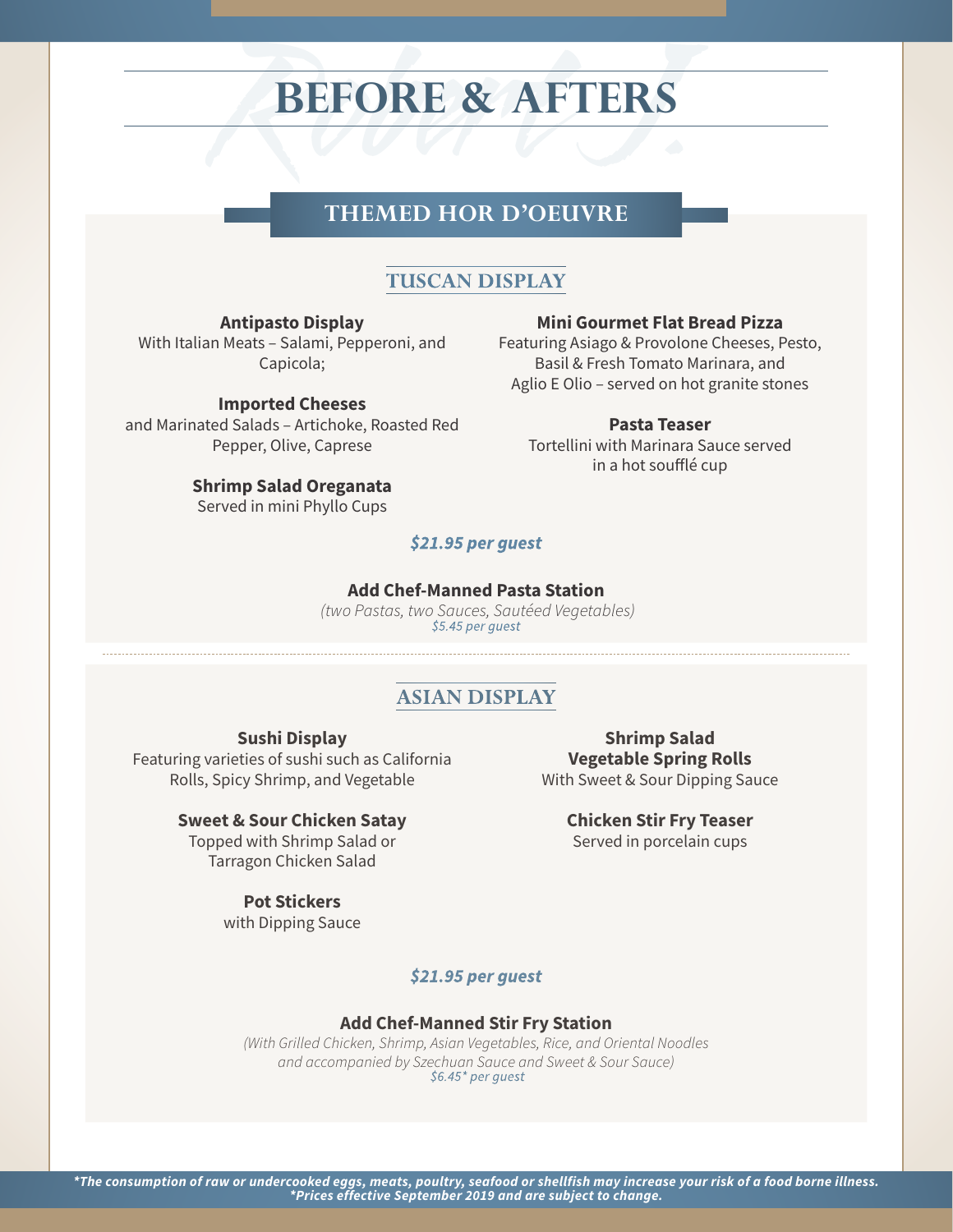# **BUILD YOUR OWN DISPLAYS<br>
<u>EXECUTED POTATO BAR</u><br>
EXECUTED POTATO BAR<br>
EXECUTED POTATO BAR<br>
EXECUTED POTATO BAR<br>
EXECUTED PORTAGALLY AND THE PROPERTY**

#### **MARTINI MASHED POTATO BAR**

Idaho Potatoes, Sour Cream, Chives, Bacon Bits & Shredded Cheese

*\$5.45 per guest*

#### **MARTINI MAC & CHEESE BAR**

 Elbow Macaroni, French Fried Onions, Bacon Bits, Diced Ham & Tomatoes

#### *\$5.45 per guest*

#### **FAJITA BAR**

Grilled Chicken and Beef Strips on Flour Tortillas with Shredded Cheese, Sour Cream, Sautéed Peppers and Onions, Salsa, Guacamole and Tri-Colored Corn Chips

#### *\$7.85 per guest*

#### **TACO BAR**

Featuring Seasoned Ground Beef, Grilled Chicken, Shredded Lettuce, Shredded Cheese, Tomatoes, Sour Cream, Hard & Soft Taco Shells and Tri Colored Chips

#### *\$7.85 per guest*

#### **MINI SLIDERS BAR OR RUBENS**

Miniature Hamburgers or Hot Dogs or Pulled Pork served with assorted condiments

#### *\$4.95 per guest*

#### **GRILLED VEGETABLE DISPLAY**

Grilled Asparagus, Zucchini, Yellow Squash, Eggplant and Roasted Red Peppers Served Chilled

#### *\$4.65 per guest*

#### **HOT SANDWHICH**

Hot Roast Beef or Hot Turkey in Gravy with Biscuits and Whipped Potatoes

*\$9.85 per guest* 

#### **GRAZING TABLE**

Assorted Cheeses, Crackers, Crustinis, Salami and Pepperoni

Displayed for Guests to Pick and Nibble

#### *\$8.85 per guest*

*Call for Dinner Pricing (330) 724-2211*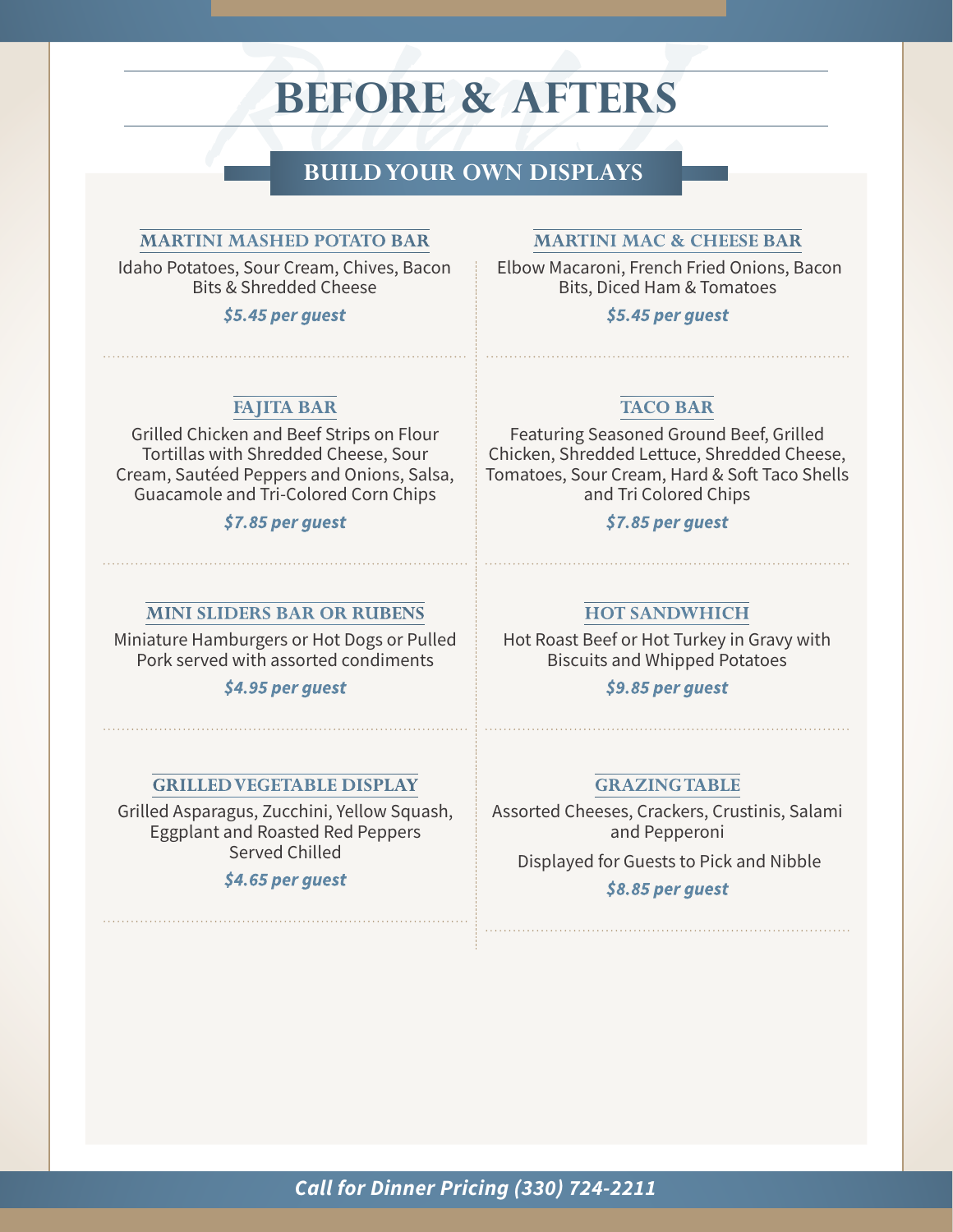## **APPETIZER STATIONS**

# EXECUTE NET SNACKS<br>
EXECUTE SNACKS<br>
EXECUTE SNACKS<br>
COOKIES AFRICAL **LATE NIGHT SNACKS**

#### **POPCORN BAR**

Fresh Popped Popcorn accompanied by mini M&M's, White Chocolate Chips, Peanuts, Pretzels and MIni-Marshmallows as well as assorted Shaker Toppings including Bacon Cheddar, Chocolate, Nacho Cheese, Jalapeno, Ranch, White Cheddar, Caramel and Kettle Corn

#### *\$3.95 per selection per guest*

#### **MINI SLIDERS**

Minature Hamburgers, assembled and served with assorted condiments

#### *\$5.25 per selection per guest*

#### **MINI HOT DOGS**

Minature Hot Dogs and Buns, assembled and served with assorted condiments

*\$4.65 per selection per guest*

#### **NACHOS**

Fresh Tri-Colored Tortilla Chips served (carinval style) with warm Cheese Sauce and Salsa

*\$4.25 per selection per guest*

#### **COOKIES AND MILK**

Chocolate Chip Cookies with White and Chocolate Milk

*\$3.65 per selection per guest*

#### **HOT PRETZELS AND CHEESE**

Soft-Pretzel Bites with warm Cheese Sauce

*\$4.65 per selection per guest*

#### **CHIPS AND DIPS**

Potato Chips, Tri-Colored Tortilla Chips and Fresh Pita Chips served with French Onion Dip, Hummus and Guacomole

*\$4.95 per selection per guest*

#### **S'MORES BAR**

Build your own S'more with an assortment of Chocolates, Marshmallows and Graham Crackers. Roasted on sternos with wooden skewers.

#### *\$5.25 per selection per guest*

*Certain restrictions may apply according to the limitations and regulations of your venue. 50 Guest mininum for Late-Night Snack orders.*